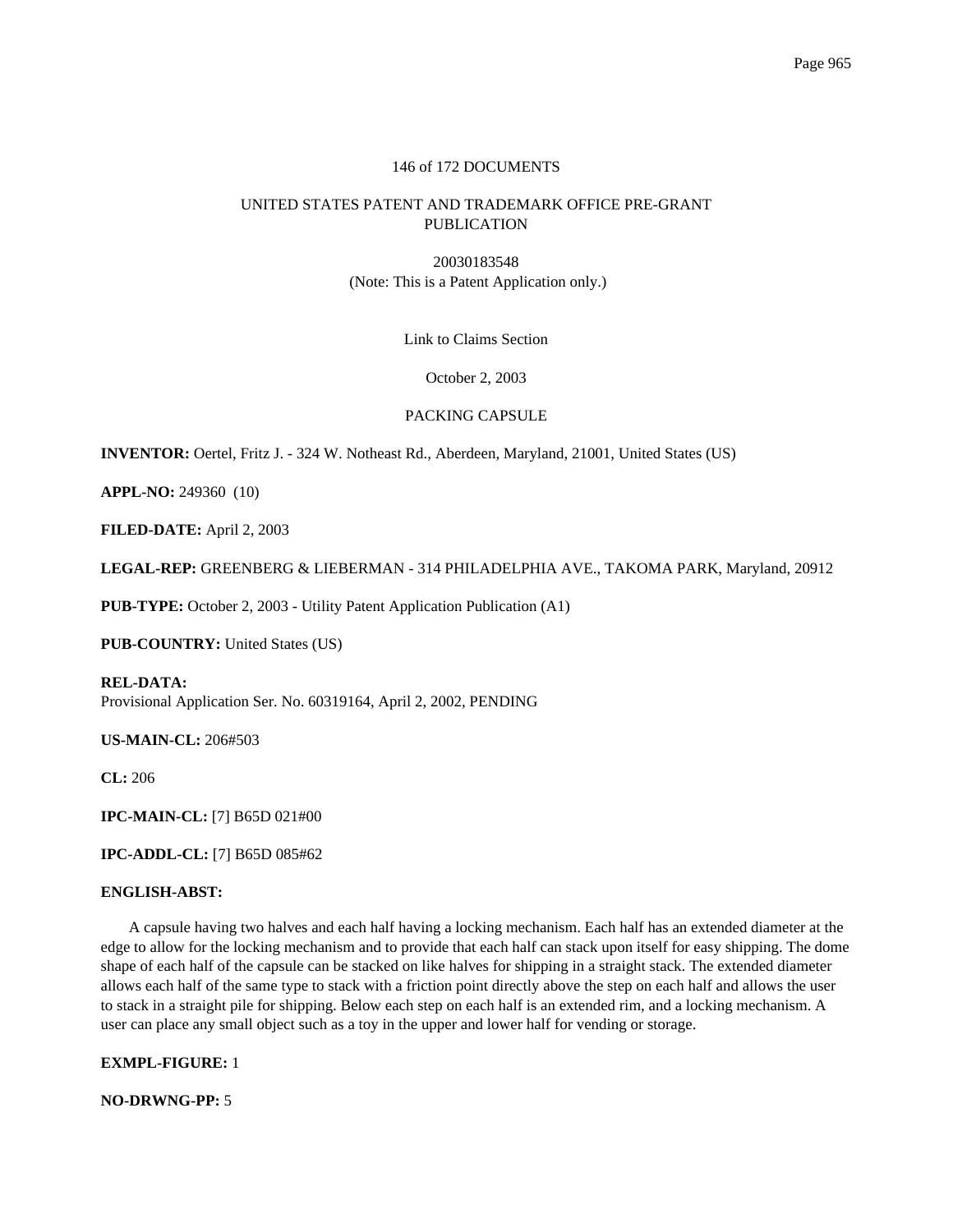#### **DETDESC:**

## CROSS REFERENCE TO RELATED APPLICATIONS

Priority is claimed to application Ser. No. 60/319,164 filed on Apr. 2, 2002.

#### BACKGROUND OF INVENTION

#### 1. Field of the Invention

The present invention is a packing capsule for use in vending machines for toys or other novelty items, having two halves to a dome or sphere that are interlocking by ridges along the diameter.

#### 2. Background of the Invention

Vending machines have been available in most convenience or super stores for vending candy, stamps, cleaning agents such as detergents, and children's toys, among other novelty items. There are also several different crane devices in place for children or their parents to attempt to grab the toy with the crane, and drop it in a receptacle for the child to receive the toy. Many of these vending machines require that the toy or other novelty item be enclosed in a capsule to keep the prize or toy intact while passing through the machinery or being grabbed by the crane device.

There are egg shaped devices available for holding the toys or other novelty items. The egg shaped devices normally have one half that has a smaller diameter on the rim that the second half so the egg can close together easily around an item. These devices are unlike the present invention because they do not have an extended diameter at the rim, and they do not have locking mechanisms on each half. Additionally, the egg shaped devices are elliptical in shape, not circular and they cannot stack in a stable manner for shipping due to the friction points of each curvature of each half having the same diameter and therefore needing to share the same physical space upon shipping.

There are also spherical capsules available which join in the same manner as the egg shaped devices. These capsules are unlike the present invention because they do not have locking mechanisms on each half, and they cannot easily be stacked for shipping.

U.S. Pat. No. 3,882,316 issued to Garris on May 6, 1975 shows a quality control monitor for medicinal capsule packaging apparatus. Garris' invention is unlike the present invention because it is a method for sending photoelectric rays through medicinal capsules to determine if the capsules are fit to hold medicine. It does not provide a means to create capsules for packaging, or capsule halves with friction points for ease in shipping or stacking. Additionally it does not provide locking mechanisms between capsule halves.

U.S. Pat. No. 4,201,300 issued to Klingaman, et al., on May 6, 1980 shows a capsule package. Klingaman's invention is unlike the present invention because it is a capsule for holding detergent, it is not spherical, and does not provide a frictional point for stacking capsule halves for shipping and the like.

European Patent no. 0 520 270 A1 issued to Hasleberg, on Jun. 13, 1992 shows a means for assembling a longitudinal body. Hasleberg's invention is unlike the present invention because it is shaped in a longitudinal cylindrical shape, it does not have two halves having a locking mechanism, and it does not provide a friction point on each half to allow for efficient shipping and storage.

U.S. Pat. No. 5,221,007 issued to Foos on Jun. 22, 1993, show a telescoping capsule package for supporting fragile article. Foos' invention is unlike the present invention is unlike the present invention because it is not a spherical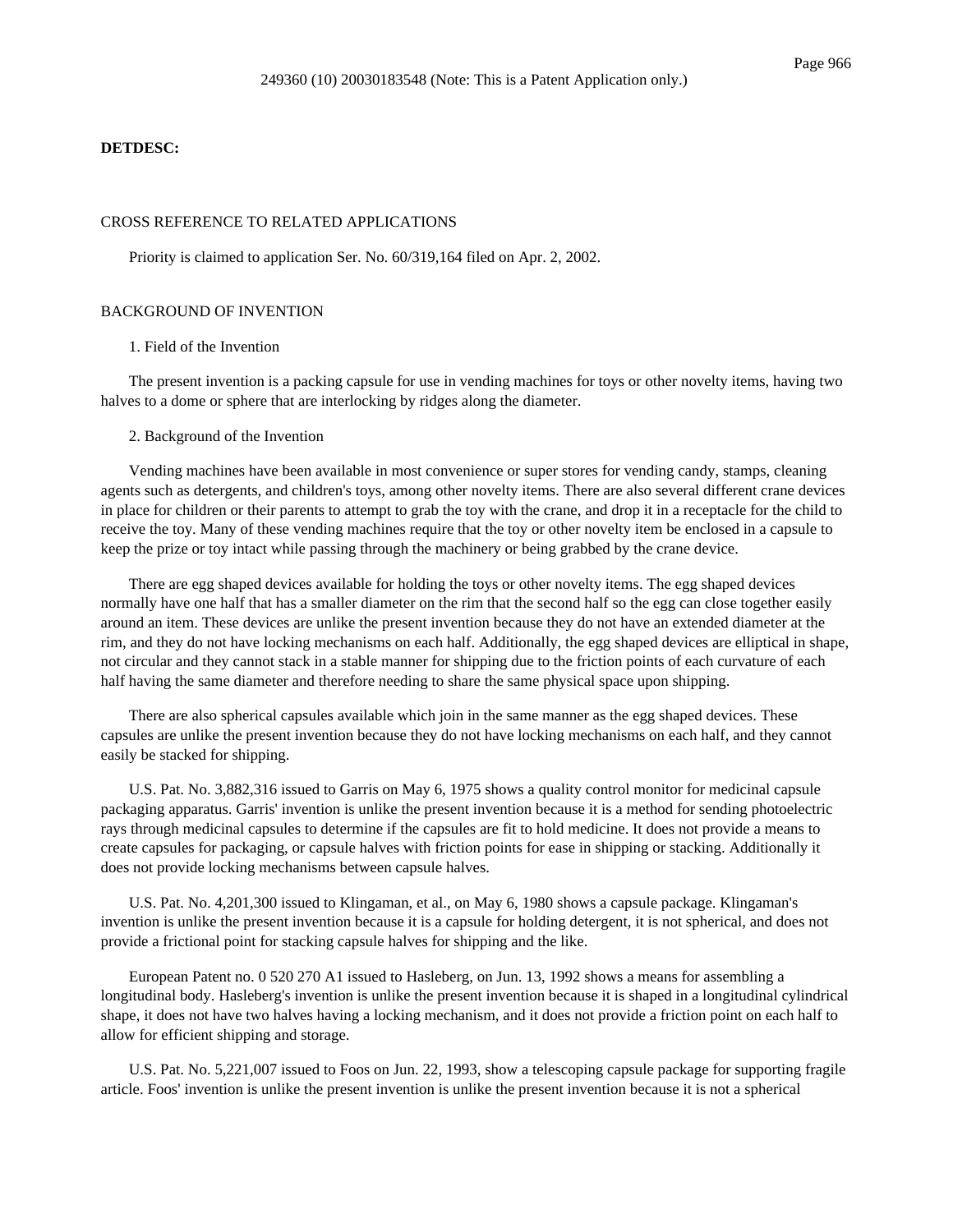shipping or packaging body, and it does not provide a shipping container with frictional points to ease shipping of multiple empty containers.

U.S. Pat. No. 5,637,335 issued to Fond, et al., on Jun. 10, 1997 shows a capsule package containing roast or ground coffee. Fond's invention is unlike the present invention because it is a flow through package for brewing coffee, it could not be used for shipping in an enclosed and non-porous environment, and it is no spherical in shape.

Therefore a need has been established for a capsule, which is spherical in shape, has locking mechanisms on each half, and can be easily stacked for bulk shipping purposes.

## SUMMARY OF INVENTION

The present invention is a capsule having two halves and each half having a locking mechanism. Each half has an extended diameter at the edge to allow for the locking mechanism and to provide that each half can stack upon itself for easy shipping. The dome shape of each half of the capsule can be stacked on like halves for shipping in a straight stack.

The extended diameter allows each half of the same type to stack with a friction point directly above the step on each half and allows the user to-stack in a straight pile for shipping. Below each step on each half is an extended rim, and a locking mechanism. The diameter at the rim of the lower half is slightly larger than the diameter at the rim of the upper half to allow the upper half's locking mechanism to fit below the locking mechanism of the lower half. A user can place any small object such as a toy in the upper and lower half for vending or storage.

## BRIEF DESCRIPTION OF DRAWINGS

FIG. 1 shows a cut away view of many upper halves stacked on each other, as for shipping.

- FIG. 2 shows a cut away view of many lower halves stacked on each other, as for shipping.
- FIG. 3 shows a close up view of the locking mechanisms of the upper half and the lower half.
- FIG. 4 shows a view of the upper half connected to the lower half.

#### DETAILED DESCRIPTION

The present invention is a spherical capsule to hold items for shipping or prior to purchase. The capsule has two halves, an upper and a lower half, that lock together for secure closure. The upper and lower halves each have steps at the rim, which provide a locking mechanism and an easy stacking means.

FIG. 1 shows many upper halves (10) stacked on each other, as for shipping. There is a step (40) on each side of the upper half (10). In an alternative embodiment, step (40) can entirely encircle the circumference of upper half (10). The step (40) extends the curvature of the upper half (10). The center (20) of the curvature extends in a downward angle to friction point (30). When stacked the upper halves (10) meet at the friction point (30) on each side. The step (40) allows the user to stack the upper halves (10) and provides a release from the friction point (30). The step (40) allows an extension of the curvature from the center (20) without the upper halves (10) having to share the same physical space upon stacking. The step (40) extends to the rim (50) of the upper half (10) and includes the locking mechanism, to be explained in detail later, for the upper half (10) and the lower half (FIG. 2, 100).

FIG. 2 shows many lower halves (100) stacked on each other as for shipping. There is a step (140) on each side of the lower half (100) for ease in stacking, and to extend the curvature of the half (100) from the center (120) to the rim (150). In an alternative embodiment, step (140) can entirely encircle the circumference of lower half (100). There is also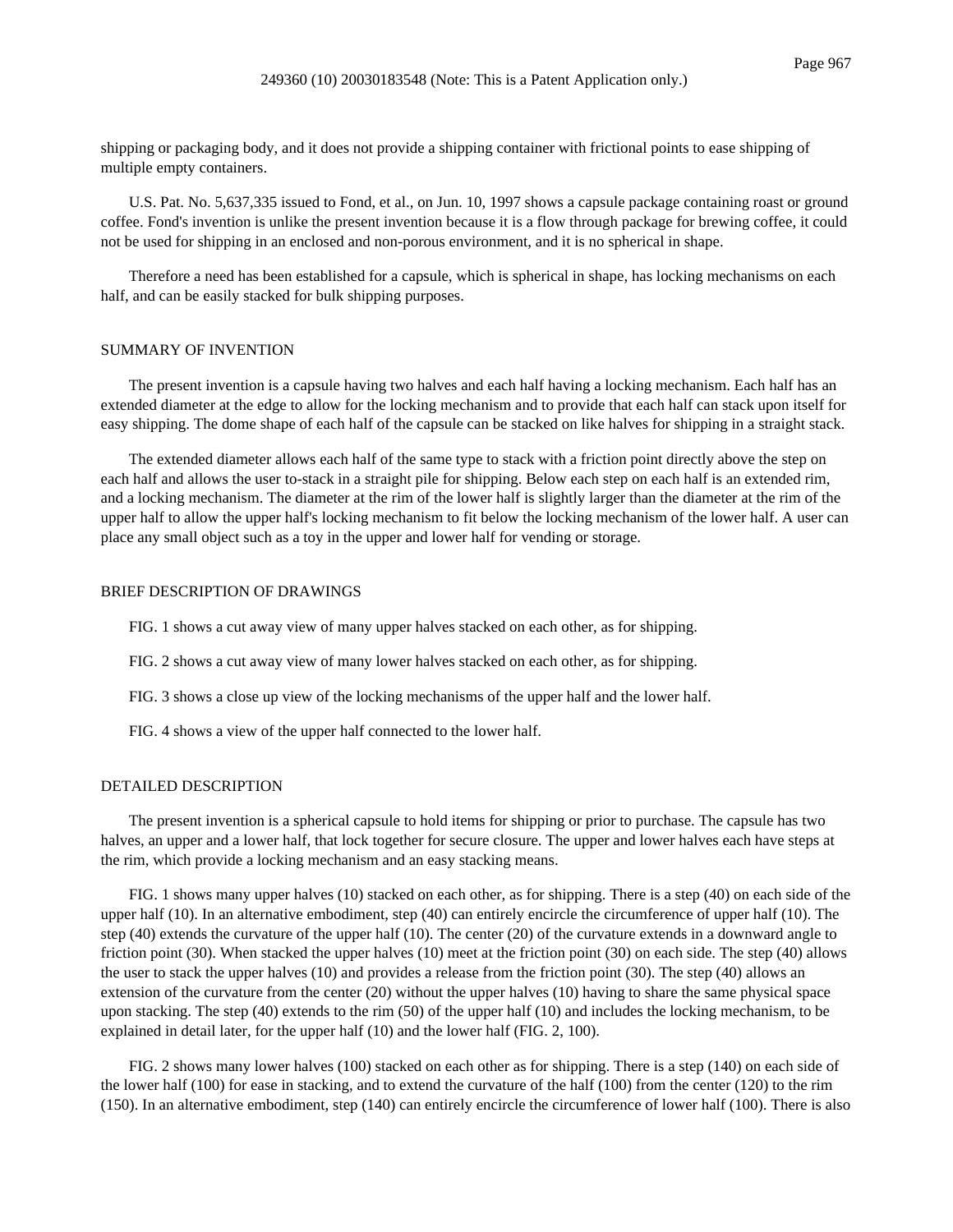a friction point (130) created from stacking the lower halves (100), which keeps the stack even and from tilting from side to side during shipping. The step (140) allows an extension from the center (120) of the curvature through the friction point (130) so the lower halves (100) do not have to share the same physical space at the base. The step (140) extends to the rim (150) and includes the locking mechanism, to be explained in detail later, for the upper half (FIG. 1, 10) and the lower half (100).

FIG. 3 shows a close up view of the upper locking mechanism (55) of the upper half (10) as attached to the locking mechanism (155) of the lower half (100). The rim (50) of the upper half (10) extends in a horizontal manner to the locking mechanism (55) of the upper half (10). The rim (150) of the lower half (100) extends horizontally to the locking mechanism (155) of the lower half. The rim (150) of the lower half (100) is of a greater diameter than the rim (50) of the upper half (10), to allow the locking mechanism (55) of the upper half (10) to fit securely under the locking mechanism (155) of the lower half (100). FIG. 4 shows a complete view of the upper half (10) connected to the lower half (100).

In alternate embodiments of the spherical capsule, the curvature of the upper half (10) and lower half (100) can have indentations in a "V" shape at even points along the arc of the curve. In this embodiment the steps (40, 140) on the upper half (10) and lower half (100) are not needed to create the friction points (30, 130) for stackable shipping. The "V" indentations create a break in the arc at a certain point, and create a curvature in which the halves (10, 100) can be stacked on like halves for shipping purposes. Another embodiment of the spherical capsule has an elongated curvature for the lower half (100) of the capsule and a shortened curvature for the upper half (10). Any embodiment of the spherical capsule is feasible as long as the friction points (30, 130) can be attained when stacking like halves on each other.

The present invention is not limited to the sole embodiments described above, but encompasses any and all embodiments of the following claims.

# **ENGLISH-CLAIMS:**

Return to Top of Patent

1. A stackable device, comprising: an upper dome, having a first section and a second section; at least one point disturbing the normal slope of said upper dome, wherein said at least one point divides said upper dome into said first section and said second section; and wherein said second section has a greater circumference than said first section.

2. A stackable device as in claim 1, wherein said upper dome is a hemisphere.

3. A stackable device as in claim 1, further comprising a lower dome removably communicating with said upper dome.

4. A stackable device as in claim 3, wherein the largest circumference of said lower dome is smaller than the largest circumference of said upper dome.

5. A stackable device as in claim 4, wherein said upper dome communicates with said lower dome via a locking mechanism.

6. A stackable device as in claim 1, wherein said upper dome can communicate with another identical upper dome via said at least one point.

7. A stackable device as in claim 3, wherein said lower dome has a lower first section and a lower second section; at least one lower point disturbing the normal slope of said lower dome, wherein said at least one lower point divides said lower dome into said lower first section and said lower second section; and wherein said lower second section has a greater circumference than said lower first section.